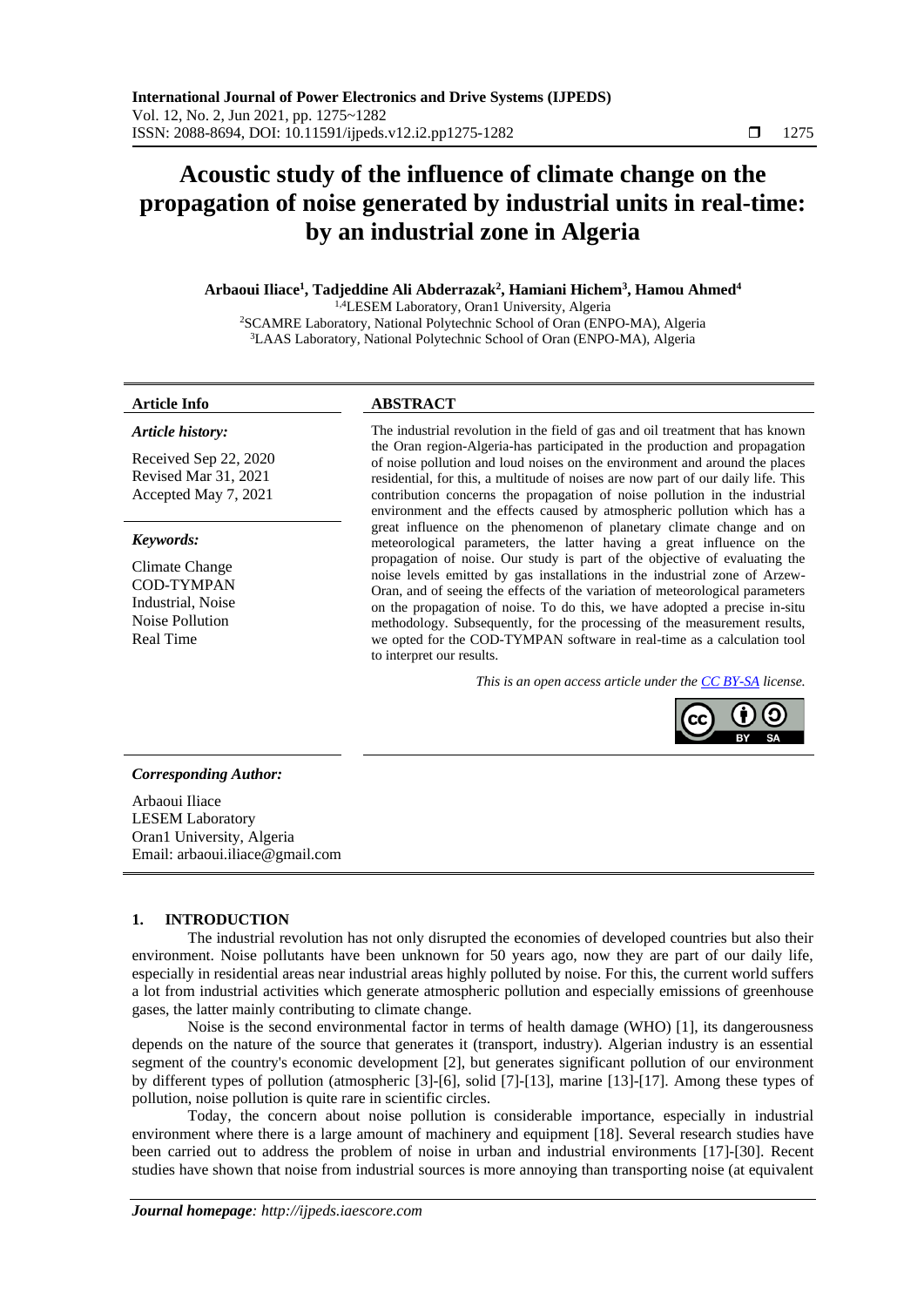noise levels) [31]. This is mainly due to the specific characteristics of the industrial noise source, which emits different noises with dangerous characteristics (tonal, impulsive) [32]-[34].

These noises therefore directly affect workers at industrial sites, and indirectly affect the residents in the vicinity of these sites. Its dangerousness depends on the one hand on its own characteristics (its intensity, its frequency, its acoustic pressure, its duration and especially its level of exposure). On the other hand, it depends on the environment in which the meteorological parameters propagate, which plays a very important role in the acoustic propagation of noise (the speed of noise increases with the increase in air temperature).

Actually, the concern about climate change is gaining considerable importance, especially in an industrial environment where there is a very high rate of pollution (atmospheric, marine or noise). The industrial zone of Arzew (Oran--Algeria) is worldwide ranked among the tops twenty industrial zones [35]- [36] in the field of processing and exploitation of a gas and oil. However, on the environmental level, the complexes in the industrial area of Arzew generate a lot of pollution (atmospheric, marine and noise).

In our study, we were interested in the effect of climate change and meteorological parameters (temperature, humidity, wind speed and direction) on the propagation of noise pollution generated by the complexes of the industrial area.

### **2. MATERIALS AND METHODS**

#### **2.1. Material used:**

The sound level meter we used is an integrating sound level meter (CLASS 2/UMERICEST-107) type II. It includes a special amplifier; a microphone and a voltage divider, which allow reaching an attenuation of electric signals, for stay in the amplifier linearity, range (50 to 80 dB) whatever the sound level. The Attenuator function can also allow the display of an easy-to-read measurement. It also includes the weighted filter, in particular the weighting filter A (it is a detection and reading device), that contains another amplifier and rectifier. So that the signal displayed is proportional to the effective noise pressure.

The information captured in the field by the acquisition and allocation of data in real-time [37]-[39], each second is measured simultaneously, and they are centralized on a central unit. This allows us to order and analyze our overall system with all the noise levels in dB (A) [40].



Figure 1. The system of measurement and simulation used

This study focuses on the environmental impact in terms of climate change on the propagation of noise pollution generated by Arzew industrial units.

Noise is defined as a vibration that propagates through the air. It causes an auditory sensation, which can be pleasant or become unpleasant, even dangerous if its level is excessive. It is measured in decibels (dB) and is characterized by [36]-[38]:

- Sound intensity: above 60 decibels (dB), there is a risk for hearing;
- Low or high frequency: high noise is more dangerous than low frequency;
- Sound pressure, which quantifies the amplitude of a sound;
- Duration: the noise dose is proportional to the exposure time.

# **2.2. Method**

- 1 Input data
- 2 Data processing and adjusting
- $3 Using modelling$
- 4 Noise maps production

The Figure 2 presented the Data Acquisition System DAS.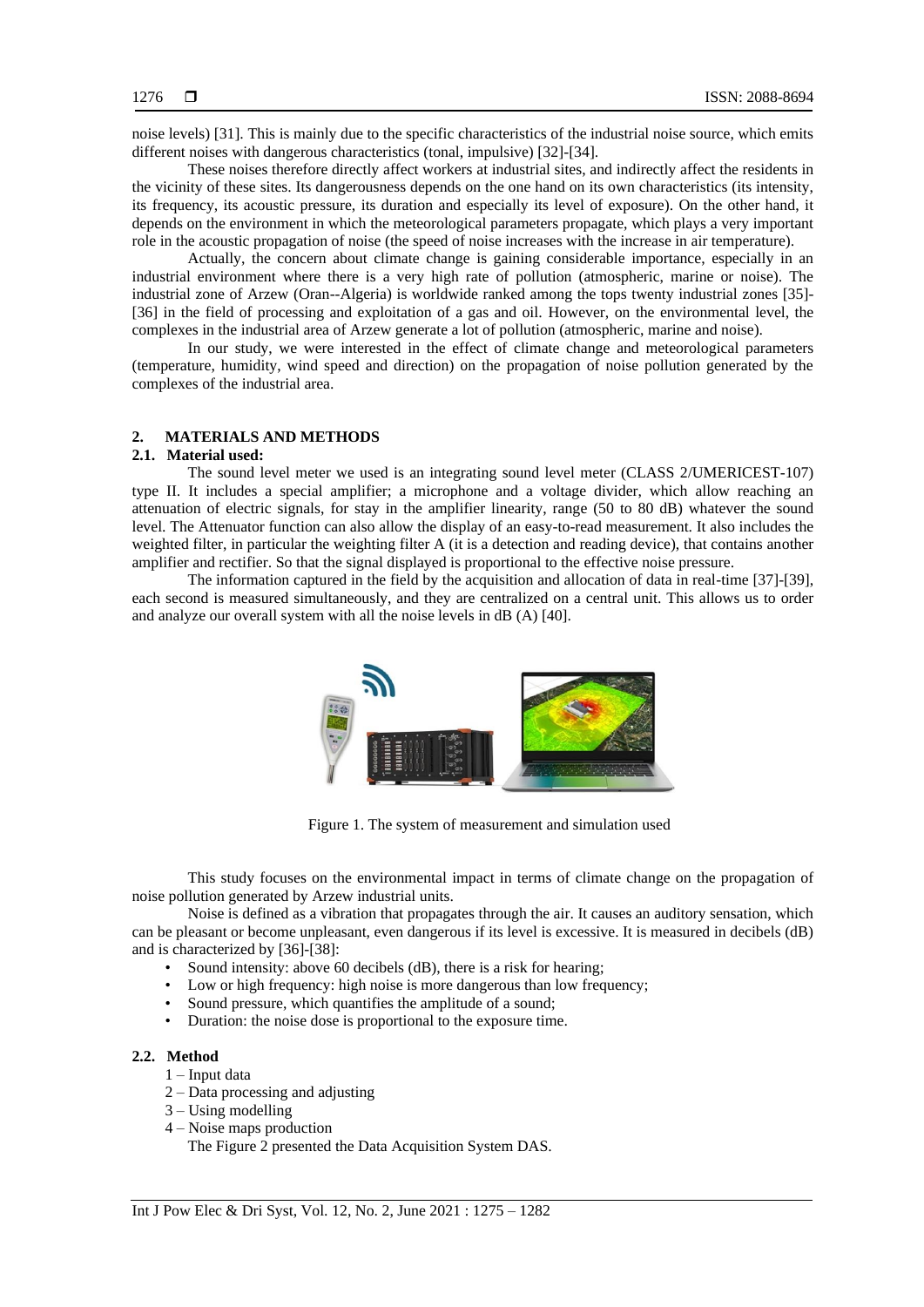

Figure 2. Block Diagram of a Data Acquisition System

#### **2.3. Phenomena involved in acoustic propagation in an outdoor environment**

We present the phenomena involved in linear acoustic propagation in an external environment. The determination of the sound pressure field depends on several parameters related to the characteristics of the propagation medium (atmosphere), to the boundary conditions (soil, diffraction), to the physical characteristics of the source as well as to the geometric configuration (position of the source and the receiver, land transport infrastructure) [40]-[41].

The relation of the pressure level  $\boldsymbol{L}\boldsymbol{v}$  calculated by:

$$
Lp = Lw - Attdiv - Attabs - Attdif - Attground - WeatherAt
$$
 (1)

Where:

The pressure level  $Lp$  calculated by considering the sum of the attenuations due to the geometric divergence **Attaiv**, the absorption of the atmosphere and the materials **Attabs**, the diffraction by the obstacles  $Attdif$ , the ground effect  $Attground$  and attenuation due to meteorological effects **Weather At, Lw** is the sound power level of the sound source.

The relationship of the speed of sound defined by:

$$
VS = \sqrt{\gamma \cdot R \cdot T} (m/s) \tag{2}
$$

Where:

: (Gamma) the adiabatic constant.

**R**: The molar gas constant  $[I.kg - 1.K - 1]$ 

**T**: The absolute temperature K.

In standards condition:  $R_{air} = 287$  J.  $kg^{-1}$  .  $K^{-1}$  and  $\gamma = 1.4$ , So  $Vs = 20.04\sqrt{T}$ 

We notice that the speed of sound in the area and proportionally with the square root of the area temperature. The climate change causes a significant increase in ambient temperature and therefore affects the propagation of noise.

To see the effect of the temperature increases on the propagation of noise generated by Arzew's industrial units, we opted for the following approach:

A series of measurements made at the noise sources (inside the GP1/Z, GNL1Z and GNL2 complexes).

We set out to map the noise of the study area using the **COD-TYMPAN** simulation software,

Knowing that to see the effect of the increase in temperature we have each time varied the temperature between  $T = 25 \degree C$ ,  $T > 25 \degree C$ ,  $T < 25 \degree C$ .

The management of ambient noise has defined various global indicators, in particular [41]-[42]:

- Lday corresponds to the average noise level representative of a day (LAeq (7am-7pm)), determined over a year. It is an indicator of noise associated with annoyance during the daily period.
- Levening corresponds to the average noise level representative of an evening (LAeq (19h-23h)), determined over a year. It is an indicator of noise associated with annoyance in the evening.
- Lnight corresponds to the average annual noise level representative of a night (LAeq (11pm-7am)). He makes
- a noise indicator associated with sleep disturbances.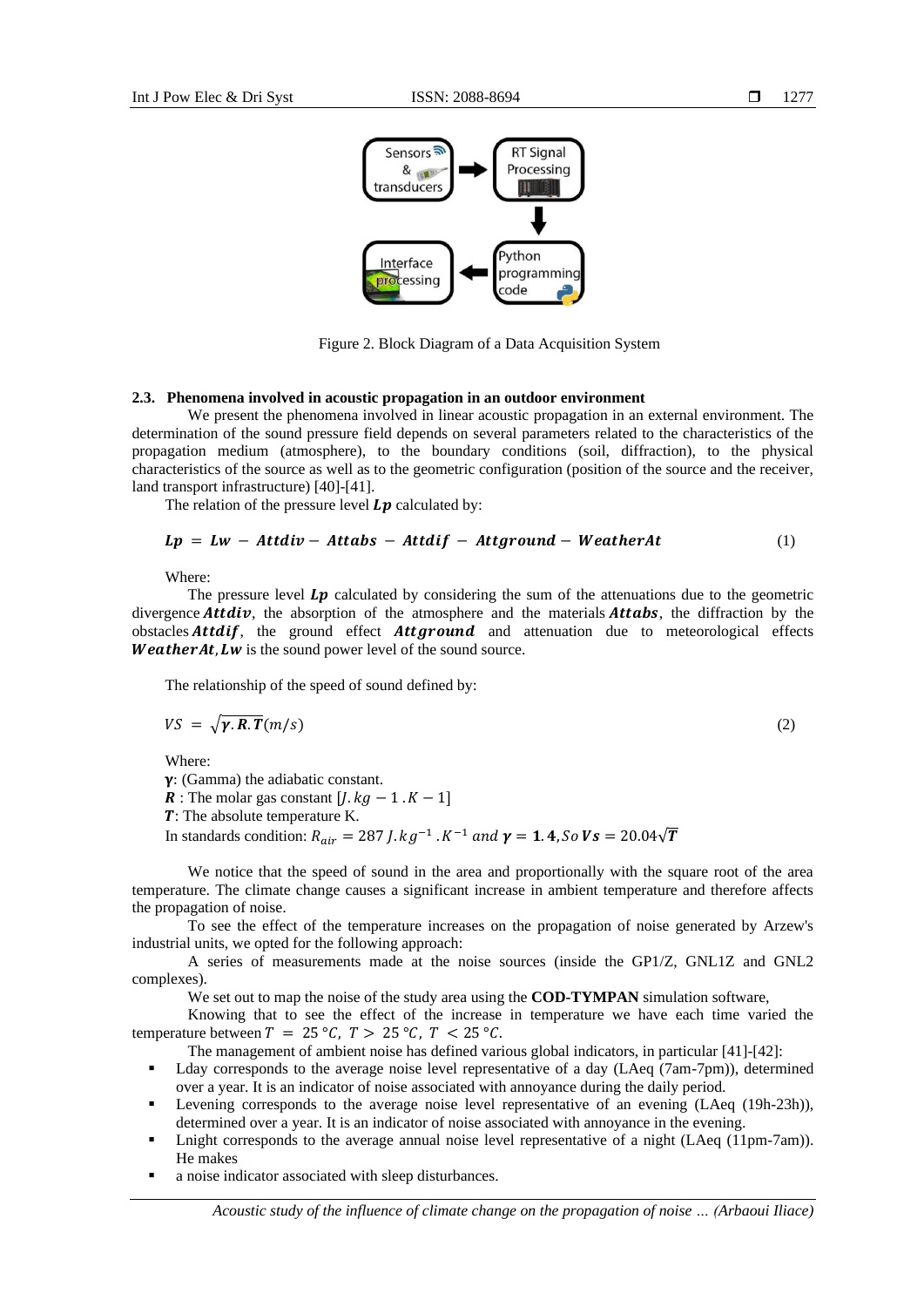The weighted indicator Lden (day-evening-night) represents the average annual level over 24 hours evaluated from the average levels of the day (7am-7pm), evening (7pm-11pm) and night (11pm-7am). In its calculation, the average evening and night levels increased by 5 and 10 dB (A) respectively.

In other words, this noise indicator is associated with the overall acoustic annoyance associated with long-term noise exposure and takes into account that noise experienced in the evening and at night experienced as more annoying. It used in particular for the establishment of strategic noise maps. It calculated according to the formula:

$$
L_{DEN} = 10 \log \left(\frac{1}{24}\right) \left[ 12 \times 10^{\frac{L A_{eq} 7 - 19}{10}} + 8 \times 10^{\frac{L A_{eq} 23 - 7}{10}} + 4 \times 10^{\frac{L A_{eq} 19 - 23}{10}} \right] \tag{3}
$$

#### **3. RESULTS AND DISCUSSION**

In the first part of our work, we have carried out of noise measurements in real-time in order to evaluate the noise pollution in the industrial units GP1/Z, GNL1 and GNL2.

Tables 1, 2, 3 and 4 represent the noise levels recorded in real-time in the three complex zones GP1/Z, GNL1 and GNL2. Table 1 shows the turbocharger train noise levels recorded in the GP1/Z complex zone. Table 2 shows the compressors noise levels recorded in the complex zone GNL1. Table 3 shows the pic-train noise levels recorded in the complex zone GNL1. Table 4 shows the pic-train noise levels recorded in the complex zone GNL2.

|  |  |  | Table.1. Noise levels recorded in the GP1/Z complex |
|--|--|--|-----------------------------------------------------|
|--|--|--|-----------------------------------------------------|

Table.2. Noise levels recorded in the GNL1

| zone                      |                                | complex zone           |                                |  |
|---------------------------|--------------------------------|------------------------|--------------------------------|--|
| Noise source              | Noise level measured in dB (A) | Noise source           | Noise level measured in dB (A) |  |
| Turbocharger train 100    | 95.0                           | Compressor 1 Train 100 | 95 dB                          |  |
| Turbocharger train 200    | 94.5                           | Compressor 2 Train 200 | 95 dB                          |  |
| Turbocharger train 300    | 95,0                           | Compressor 3 Train 300 | 95 dB                          |  |
| Moto compressor train 600 | 91,0                           | Compressor 4 Train 400 | 95 dB                          |  |
| Moto compressor train 700 | 90.0                           | Compressor 5 Train 500 | 95 dB                          |  |

| Table.3. Noise levels recorded in the GNL1 complex |  |
|----------------------------------------------------|--|
|----------------------------------------------------|--|

| zone          |                                |  |
|---------------|--------------------------------|--|
| Noise source  | Noise level measured in dB (A) |  |
| Pic Train 100 | 95 dB                          |  |
| Pic Train 200 | 95 dB                          |  |
| Pic Train 300 | 95 dB                          |  |
| Pic Train 400 | 95 dB                          |  |
| Pic Train 500 | 95 dB                          |  |

| Table.4. Noise levels recorded in the |  |              |  |
|---------------------------------------|--|--------------|--|
|                                       |  | $CNT \cap 1$ |  |

| GNL2complex zone                               |        |  |
|------------------------------------------------|--------|--|
| Noise source<br>Noise level measured in dB (A) |        |  |
| Pic Train 100                                  | 115 dB |  |
| Pic Train 200                                  | 95 dB  |  |
| Pic Train 300                                  | 95 dB  |  |
| Pic Train 400                                  | 95 dB  |  |

According to the results of noise recording in GP1/Z, GNL1 and GNL2 complex zone, we notice that the noise pollution in the three complexes is higher; Tables 1, 2, 3, and 4 represent the principal factors that cause noise pollution in the industrial area are rotors of machines such as compressors and turbines.

The noise level results showed that the noise levels were between 95 and 115 dB (A). To determine the effect of variations in meteorological parameters on the propagation of noise, we studied two scenarios:

1. In the first scenario: this involves setting the simulator on the ambient temperature  $T=25 \degree C$ ;

2. In the second scenario: it consists in varying the meteorological parameters in the following ways  $T = 25 \degree C$ ,  $T > 25 \degree C$ ,  $T < 25 \degree C$ , the effect of temperature on noise propagation.

In the second part of this work, we have evaluated noise pollution by noise mapping generated inside the industrial area of Arzew: GP1/Z, GNL1 and GNL2 complex zone.

#### **3.1. Complex of GP1/Z**

In figures 3, 4 and 5 below, we have represented the different simulation results found in the GP1/Z complex according to the two scenarios developed under the meteorological conditions; temperature variation T>25 °C, T=25 °C or T<25 °C, with humidity = 70%, and wind speed = 20 km/h.

Figures 3 shows the mapping generated of the noise by the GP1/Z complex zone under meteorological conditions, temperature T>25 °C.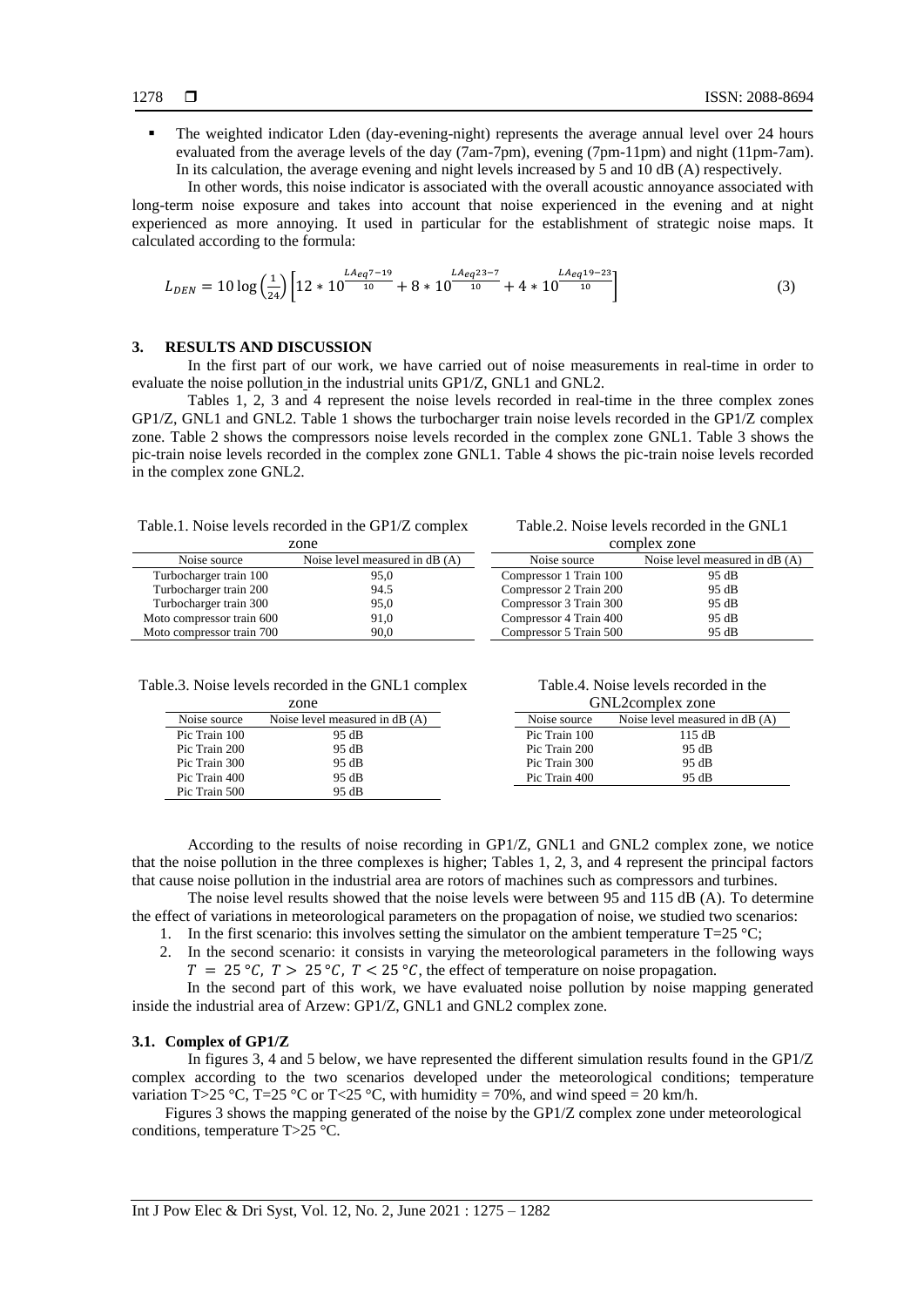Figures 3, 4, and 5 represent the noise mapping generated by the impact of temperature variation on noise propagation in GP1/Z complex. The red dots represent the sources of noise where its value is great. More we will move away from noise sources, more noise pollution dissipate.

Figures 4 shows the mapping generated of the noise by the GP1/Z complex zone under meteorological conditions, temperature  $\overline{T}$ =25 °C. Figures 5 shows the mapping generated of the noise by the GP1/Z complex zone under meteorological conditions, temperature  $T < 25$  °C.



Figure 3. Noise mapping generated by the GP1/Z complex under meteorological conditions (T>25 °C)

Figure 4. Noise mapping generated by the GP1/Z complex under meteorological conditions  $(T= 25 \degree C)$ 



Figure 5. Noise mapping generated by the GP1/Z complex under meteorological conditions (T<25 °C)

# **3.2. Complexes of GNL1 and GNL2**

The Figures 6, 7 and 8 below, represent noise mapping generated for the two complex zone factories GNL1 and GNL2 under the meteorological conditions; temperature variation T>25 °C, T=25 °C or T<25 °C. with humidity = 70%, and wind speed = 19 km/h.

Figures 6 shows the mapping generated of the noise by the GNL1 and GNL2 complex zone under meteorological conditions, temperature T>25 °C. Figures 7 shows the mapping generated of the noise by the GNL1 and GNL2 complex zone under meteorological conditions, temperature T $>25$  °C. Figures 8 shows the mapping generated of the noise by the GNL1 and GNL2 complex zone under meteorological conditions, temperature T<25 °C.

Figures 6, 7, and 8 represent the noise mapping generated by the impact of meteorological conditions on noise propagation in GNL1 and GNL2 complexes zone. The red dots represent the sources of noise where its value is great. More we will move away from noise sources, more noise pollution dissipate.

Figures 3-8 above represent a noise map on the two complex zones GP1 / Z, GNL1 and GNL2. It is remarkable that the places where the turbines and compressors are installed are the noisiest; but as one moves away from the center of the noisy space, the noise gradually slows down.

According to the simulation results found, it can be seen that meteorological parameters play a very important role in the phenomenon of acoustic propagation of noise pollution. When the parameters change, we see that the noise propagation surface increases and can reach the residential areas next to the industrial zone of Arzew.

*Acoustic study of the influence of climate change on the propagation of noise … (Arbaoui Iliace)*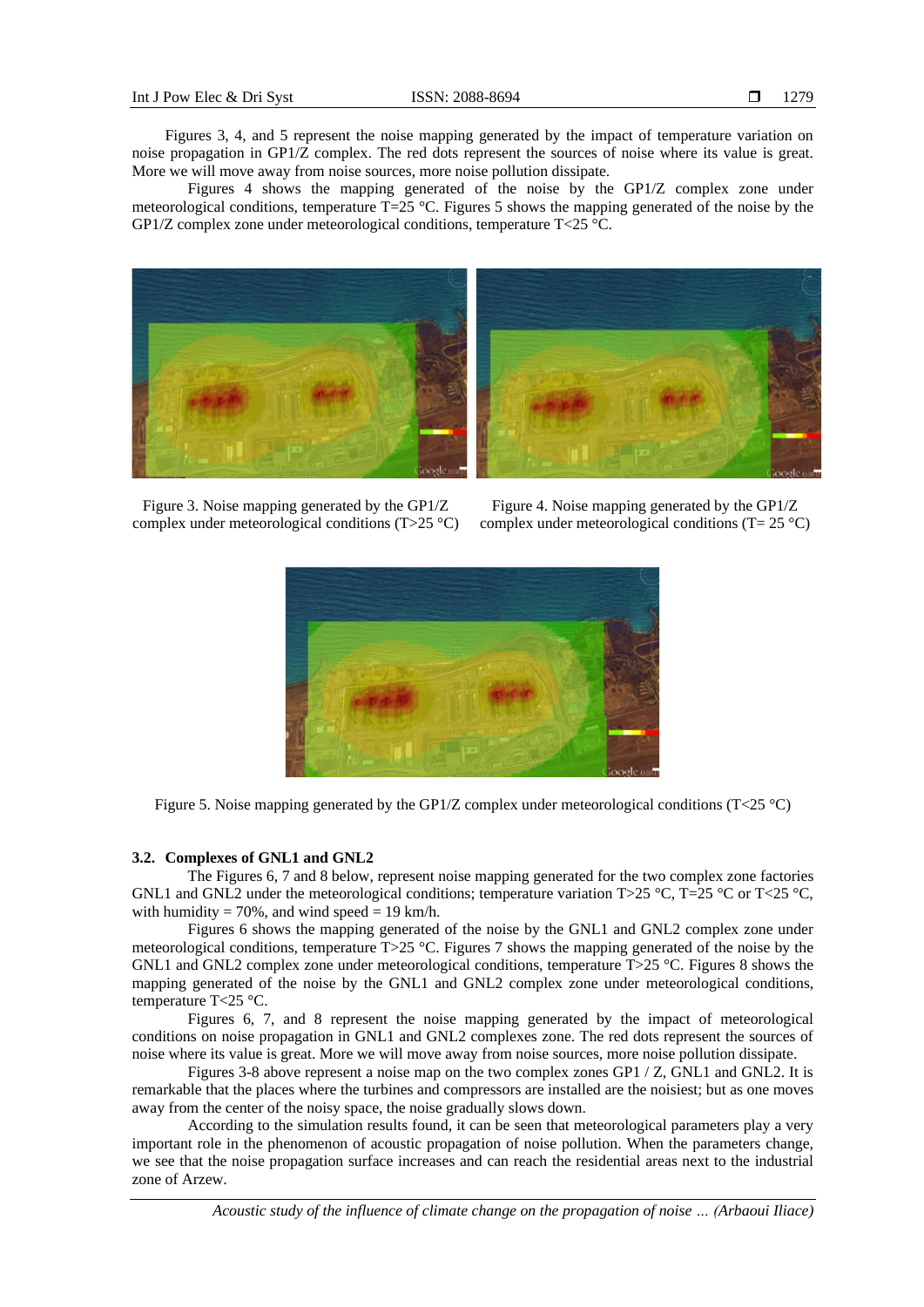

Figure 6. Noise mapping generated by the GNL1 and GNL2 complexes under meteorological conditions (T > 25 °C)

Figure 7. Noise mapping generated by the GNL1 and GNL2 complexes under meteorological conditions (T  $= 25 \degree C$ 



Figure 8. Noise mapping generated by the GNL1 and GNL2 complexes under meteorological conditions (T  $<$ 25 °C)

#### **4. CONCLUSION**

From the work we have done, we can see that: a) The propagation of noise is directly linked to the modification of meteorological parameters due to the phenomenon of climate change such as: temperature; or we have observed a wide diffusion that when the temperature is above 25 ° C, this diffusion can cause a health risk on the one hand for the workers of these complexes and on the other hand for the neighboring residential areas (Ain-El Bia and Bethioua). We observed subsequently that the noise propagation is reduced when the temperature is lower than 25  $\degree$  C, which confirms the hypothesis explained. b) The recorded noise levels are higher in the three complexes (plant) GNL1, GNL2, and GP1/Z, whose noise limit is 70 dB recommended by Algerian regulations. c)The analysis of the noise mapping allowed us to improve the study of noise in the Arzew area by obtaining robust results on noise pollution.

Finally, from the results we obtained, we show that our operator includes two steps, data monitoring, and processing of this data in real-time. This concept implemented through programming and gateways adapting to this study. The efficiency of this system is much more cost-effective as it will also reduce measurement errors and allow us to analyze the data collected on-site in real-time.

#### **REFERENCES**

- [1] Report of the World Health Organization, page 1, 2011.
- [2] I. Arbaoui, A. Hamou, H. Abderrahim, A. Tayeb and M. R. Chellali, "Inter-comparison of noise pollution in Oran (Algeria): Urban and industrial areas," *Journal of Materials and Environmental Sciences*, Vol. 9, No. 1, pp. 1-10, 2018, DOI: 10.26872/jmes.2018.9.1.1.
- [3] H. Abderrahim and A. Hamou, "Preliminary properties of Saharan aerosol over tamanrasset (Algeria)," *J. Mater. Environ. Sci*. vol. 5, no. 3, pp. 865-872, 2014.
- [4] A. Tayeb, A. Hamou, S. Debbah, "Modelisation of Atmospheric Pollution to Green House Gase CO2 of Arzew Industrial Pole," *JSM Environmental Science & Ecology*, vol. 3, no. 1, 1015, 2015.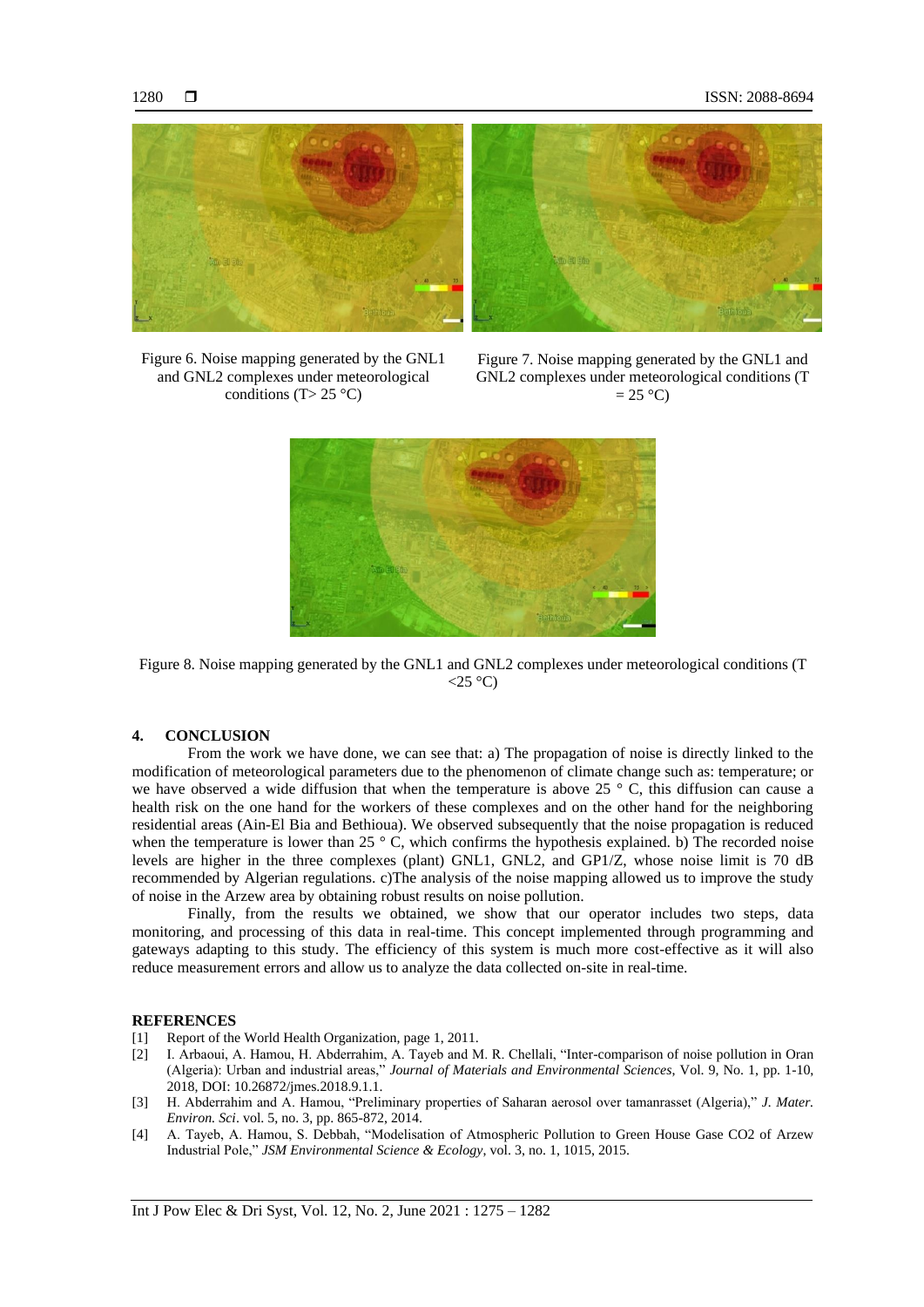- [5] A. Tayeb, A. Hamou, S. Debbah, "Modelization of Atmospheric Pollution to Green House GaseNOx of Arzew Industrial Pole," *JSM. Environ. Sci. Ecolo*., vol. 3, no. 2, 1021, 2015.
- [6] Abderrahim H, Chellali MR and Hamou A., "Forecasting PM10 in Algiers: efficacy of multilayer perceptron networks," *Environ Sci Pollut Res Int*. vol. 23, no. 2, pp. 1634-1641, 2016. DOI: 10.1007/s11356-015-5406-6.
- [7] B. Bouhadiba, A. Hamou, M. Hadjel, Y. G. Kehila and Matejka, "New schemes of Municipal Solid Waste Management for the wilaya of Oran, Algeria," *Iran. J. Environ. Healt. Sci. Engine*., 12, 2014.
- [8] Arbaoui. Iliace, Hamou. Ahmed, Tadjeddine Ali Abderrezak, Harrouz Abdelkader and Benoudjafer Cherif, "Acoustic Study of Noise Generated by Arzew's Industrial Units in Limited Batteries", *Algerian Journal of Renewable Energy and Sustainable Development*, vol. 2, pp. 115-125, January 2021.
- [9] Julien Morel, Catherine Marquis-Favre, Stéphanie Viollon, Marion Alayrac, " Predictive models of annoyance in a situation of multiple exposure to industrial noise (in French)," *10ème Congrès Français d'Acoustique*, Apr 2010, Lyon, France.
- [10] Sabri Benferhat, " Simulation of intracellular traffic conditions of a wireless network in the middle industrial by a composite propagation model (in French)," *Réseaux et télécommunications* [cs.NI]. Université Blaise Pascal-Clermont-Ferrand II, 2009.
- [11] N. Ramdani, Y. Al-Douri and A. Hamou, "Study of the biodegradation and fertility of the co-composting produced from sewage sludge and green waste and its effects on the speciation of heavy metals," *J. Mater. Environ. Sci*. vol. 6, no. 5, pp. 1310-1320, 2015.
- [12] N. Ramdani, A. Hamou, A. Lousdad, Y and Al-Douri, "Physicochemical characterization of sewage sludge and green waste for agricultural utilization," *Environ. Techno*. vol. 36, no. 12, pp. 1594–1604, 2015.
- [13] A. Tayeb, M.R. Chellali, A. Hamou and S. Debbah, "Impact of urban and industrial effluents on the coastal marine environment in Oran, Algeria," *Marin. Pollu. Bull*., vol. 98, No. 1–2, pp. 281–288, 2015.
- [14] Basorun, Joseph Omoniyi, Olamiju and Isaac Oluwadare, "Environmental Pollution and Refinery Operations in an Oil Producing Region of Nigeria: A Focus on Warri Petrochemical," *IOSR Journal of Environmental Science, Toxicology and foodTechnology (IOSR-JESTFT)*. vol. 2, no. 6, pp. 18-23, 2013.
- [15] TJ. Schultz, "Synthesis of social surveys on noise annoyance," *J. Acoust. Soc. Am.*, Vol. 64, no. 2, pp. 377–405, 1978.
- [16] A. A. Saadu, R.O. Onyeonwu, E.O. Ayorinde and F.O. Ogisi, "Community attitudinal noise survey and analysis of eight Nigeriancities," *Appl. Acoust*., vol. 49, no. 1, pp. 49–69, 1996.
- [17] G. Belojecic, B. Jakovljecic, O. Aleksic, "Subjective reactions to traffic noise with regard to some personality traits," *Environment International*, vol. 23, no. 2, pp. 221-226, 1997, DOI: 10.1016/S0160-4120(97)00008-1
- [18] W. H. K. Lam and M.L. Tam, "Reliabilityanalysis of traffic noise estimates in Hong Kong," *Transportation Research Part D: Transport and Environment,* vol. 3, no. 4, pp. 239-248, 1998, DOI: 10.1016/S1361- 9209(98)00002-9.
- [19] M. Arana and A. Garcia, A social survey on the effects of environmental noise on the residents of Pamplona, Spain. *Applied Acoustics,* vol. 53, no. 4, pp. 245-253, 1998, DOI: 10.1016/S0003-682X(97)00067-4.
- [20] C. Maschke, "Preventive medical limits for chronic traffic noise exposure," *Acustica*, vol. 85, pp. 444–448, 1999.
- [21] P. H. T. Zannin, F. B. Diniz, A. Calixto and W. Barbosa, "Environmental noise pollution in residential areas of the city of Curitiba," *Acustica*, 87, 625–8, 2001.
- [22] P. H. T. Zannin, F. B. Diniz, A. Calixto and W. Barbosa, "Environmental noise pollution in the city of Curitiba," *Brazil. Appl. Acoust.*, vol. 63, pp. 351–8, 2002.
- [23] J. M. B. Morillas, R. V. G. Gómez, V. G. Escobar, J. A. M Sierra, C. T. Vidal and L. A. Bueno, "Presentation of a survey for social studies on the impact of urban noise," *Rev. Acust.*, vol. 33, pp. 27–31, 2002.
- [24] P. H. T. Zannin, B. Szeremetta, "Evaluation of noise pollution in the Botanical Gardens of Curitiba, Paraná, Brazil," *Cad. Saude. Publica*., vol. 19, no. 2, pp. 683–686, 2003, DOI: 10.1590/s0102-311x2003000200037.
- [25] E. C. Paz, A. M. C. Ferreira, P. H. T. Zannin, "Comparative study of the perception of urban noise," *Rev. Saude. Publica. (J Public Health),* vol. 39, no. 3, pp. 467–72, 2005, DOI: 10.1590/S0034-89102005000300019.
- [26] P. H. T. Zannin, D. Q. Sant´Ana, "Noise mapping at different stages of a freeway redevelopment project A case study in Brazil," *Applied Acoustics*, vol. 72, no. 8, 479–86, 2011, DOI: 10.1016/j.apacoust.2010.09.014.
- [27] I. C. M. Guedes, S. R Bertoli and P. H. T. Zannin, "Influence of urbanshapes on environmental noise: a case study in Aracaju Brazil," *Science of The Total Environment*, Vol. 412–413, pp. 66-76, 2011, DOI: 10.1016/j.scitotenv.2011.10.018.
- [28] P. H. T. Zannin, M. S. Engel MS, P. E. K. Fiedlera and F. Bunn, "Characterization of environmental noise Based on noise," *Cities*, Vol. 31, Pages 317-327 2017, 2013, DOI: 10.1016/j.cities.2012.09.008.
- [29] E. Atmaca, I. Peker and A. Altin, "Industrial Noise and Its Effects on Humans," *Polish Journal of Environmental Studies,* vol. 14, no. 6, pp. 721-726, 2005.
- [30] Mario Rossi, Homme et son, Audio, PPUR presses polytechniques, PPUR Collection : Electricité, pp. 153, 2007.
- [31] " health impacts of noise, French environmental health safety agency (in French),", 94704 Maisons-Alfort Cedex, Novembre 2004.
- [32] DVISOR: Michel Roger, "Analytical modeling of tonal rotor/stator interaction noise using the modal connection technique (in French)," thèse doctorat, janvier 2017
- [33] Guillaume LE NOST, Thèse de doctorat, "Contribution to the study of the environmental noise impact of industrial sites : a perceptual typology of noise source (in French)," Année 2007.
- [34] Iliace Arbaoui, Ahmed Hamou, Sarra Hennane, Nasreddine Sayad, Iliyes Kelkoul, Ali Abderrazak Tadjeddine, Abdelhakem Belaghit, Yacine Boujemaa and Assia Arbaoui, "Comparative Study of the Noise Generated by